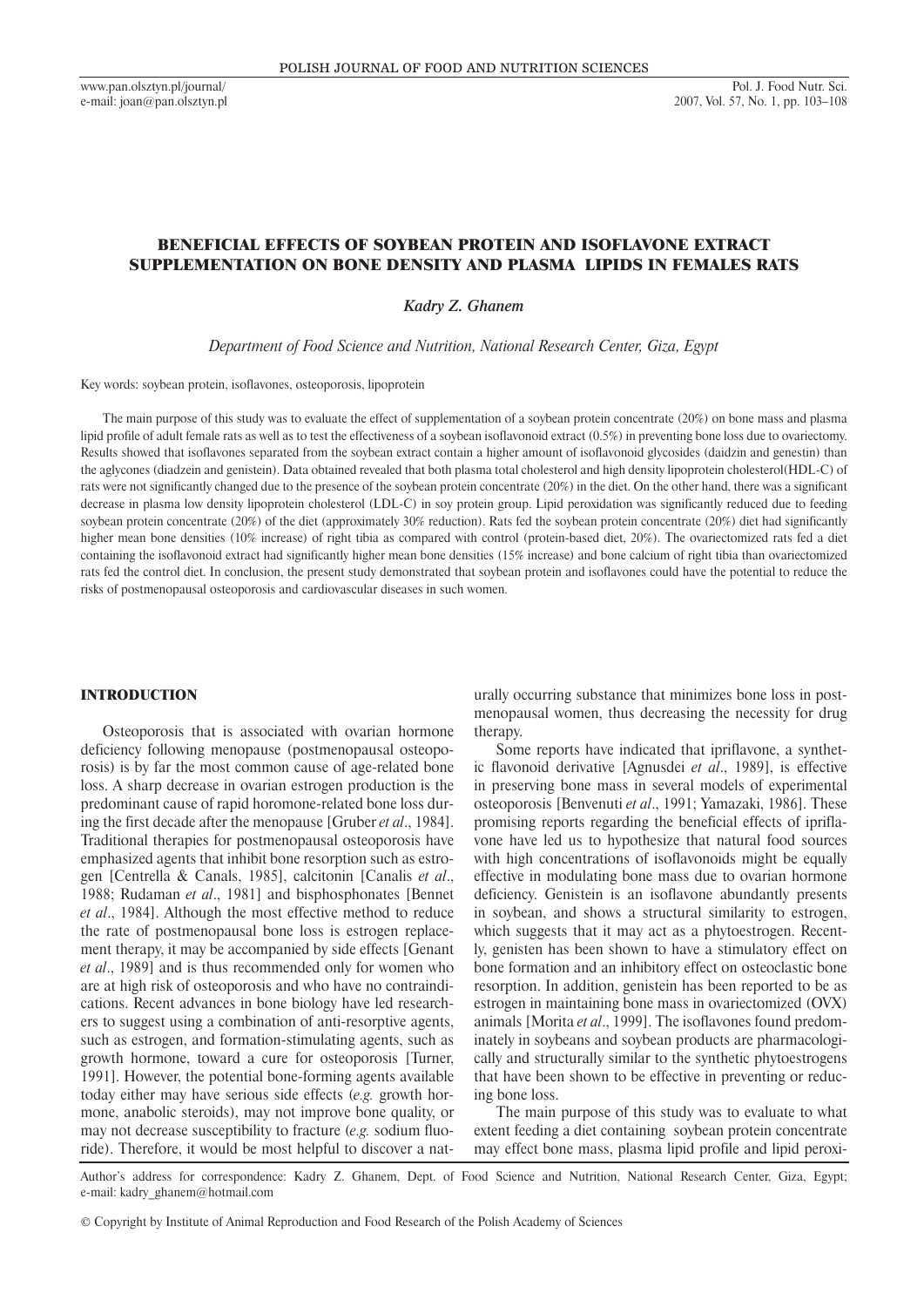dation of adults female rats as well as to test the effectiveness of feeding a diet containing soybean isoflavonoids extract in preventing bone loss due to ovariectomy in rats.

### MATERIALS AND METHODS

Extraction and determination of soybean isoflavone. Two grams of soybean powder were refluxed for 1 h in 20 mL of 80/100 of methanol in a boiling water bath. The extract was centrifuged for 20 min at 1500 g at 5°C. The supernatant was obtained and evaporated to dryness using a rotary evaporator. After evaporation, the dried extract was dissolved in 5 mL of 80/100 of methanol. An aliquot was filtrated though a membrane filter (pore size of 0.4 mm) before analysis by HPLC [Kitada *et al*., 1986].

Diet. The composition of the basal diet used in the present study was described in Table 1.

Animals. The experiments were conducted on 30 female albino rats weighing  $120 \pm 2.1$  g (aged 2 months). The rats were housed in individual stainless steel screen bottom cages. The rats were fed a basal diet for one week for adaptation, water and diet were available *ad-libitum* in experiment I and 3 groups from experiment  $\Pi$ .

**Experiment I.** The rats were divided into 2 groups, each of 6 rats. The first group was fed a basal diet containing 20% protein as casein. The second group was fed a diet containing 20% soybean protein concentrate. After 8 weeks the animals were fasted overnight, blood samples were withdrawn by a fine capillary glass tube from the orbital plexus vein. Blood was collected in heparin-containing tube and centrifuged at 3000 rpm for 15 min; plasma was separated and stored at - 20°C until analysis. Right tibia was excised.

**Experiment**  $\Pi$ . Rats were divided into 3 groups (each of 6 rats). The rats in groups 2 and 3 were ovariectomized (OVX). Groups 1 and 2 were fed a basal diet. Groups 3 was fed s basal diet containing a soybean isoflavonoid extract at a concentration of 0.5% per 100 g diet. The experiment was continued for 3 month. At the end of the experiment, the animals was killed and right tibia was excised.

Plasma total cholesterol, triglycerides, HDL-C and LDL-C were determined using the respective enzymatic methods: Allain *et al*. [1974], Fossati & Prencipe [1982], Arcol [1989], and Sharf *et al*. [1985]. Malondialdehyde (MDA) was determined with the colorimetric method [Ushyama & Mihara, 1978].

Measurement of bone mineral density (BMD). The bone mineral density of the tibial proximal metaphysic of rats from both exp. I and II was measured by dual-energy x-ray bone densitometer (DEXA) [Goda *et al*., 1995].

Determination of tibial calcium. Tibial bone of rats of both exp. I and II was cleaned and dried in an oven at 105°C and accurately weighed to a constant weight. After drying, tibias were dry ashed for 10 h at 55°C [Peterson *et al*., 1992]. Ash weight was recorded and dissolved in 2 mL of 0.3 mol/L HCl [Pallout *et al*., 1994] prior to analysis of Ca by atomic absorption (Perkin Elmer AAnazlyst model 300 atomic absorption spectrometry).

Quality control. A Standard Reference Material (SRM 1846) consisting of an infant formulae was obtained from the National Institute of Standards and Technology (Gaithersburg, Maryland, USA) and was treated in a similar manner to the unknown bone and food samples. An external standard procedure was adopted throughout the course of the study. The analysis of the SRM 1846 under the present condition gave recoveries of  $95\pm2.92$ , % for Ca.

Statistical analysis. Results were subjected to Student's ttest and ANOVA analysis according to the method of Statgraphics Program Statistical Graphic System Version 2.6 [1987].

### **RESULTS**

#### Isoflavonoid content of soybean

The isofalvonoid content of soybean extract is shown in Table 2. The results showed that soybean extract contained a higher amount of isofalvonoid glycosides (daidzin and genistin) than the aglycones (daidzein and genistein). The weight percentage of aglycone to total isoflavonoid in soybean was 7.573%.

| Diet ingredient | Experiment 1            |                                      | Experiment 2            |                         |                                             |  |
|-----------------|-------------------------|--------------------------------------|-------------------------|-------------------------|---------------------------------------------|--|
|                 | Basal diet<br>(Group 1) | Soy protein concentrate<br>(Group 2) | Basal diet<br>(Group 1) | <b>OVX</b><br>(Group 2) | $OVX + Sov$ isoflavone extract<br>(Group 3) |  |
| Casein          | $24*$                   | 0.0                                  | 12                      | 12                      | 12                                          |  |
| Sucrose         | 5                       |                                      |                         |                         | Ć                                           |  |
| Corn oil        | 10                      | 10                                   | 10                      | 10                      | 10                                          |  |
| Minerals        | 4                       | 4                                    |                         |                         | 4                                           |  |
| Cellulose       | 4                       | 4                                    | 4                       | 4                       | 4                                           |  |
| Vitamins        |                         |                                      |                         |                         |                                             |  |
| Soy protein     | 0.0                     | $50*$                                | 0.0                     | 0.0                     | 0.0                                         |  |
| Isoflavone      | 0.0                     | 0.0                                  | 0.0                     | 0.0                     | $52**$                                      |  |
| Starch          | 52                      | 26                                   | 64                      | 64                      | 12                                          |  |

TABLE 1. Composition of diets for rats (g/100 g diet).

OVX : ovariectomized rats; \* 50 g soy protein concentrate contains 20% protein; \*\* dried soy extract contains 900 mg of total isoflavonoid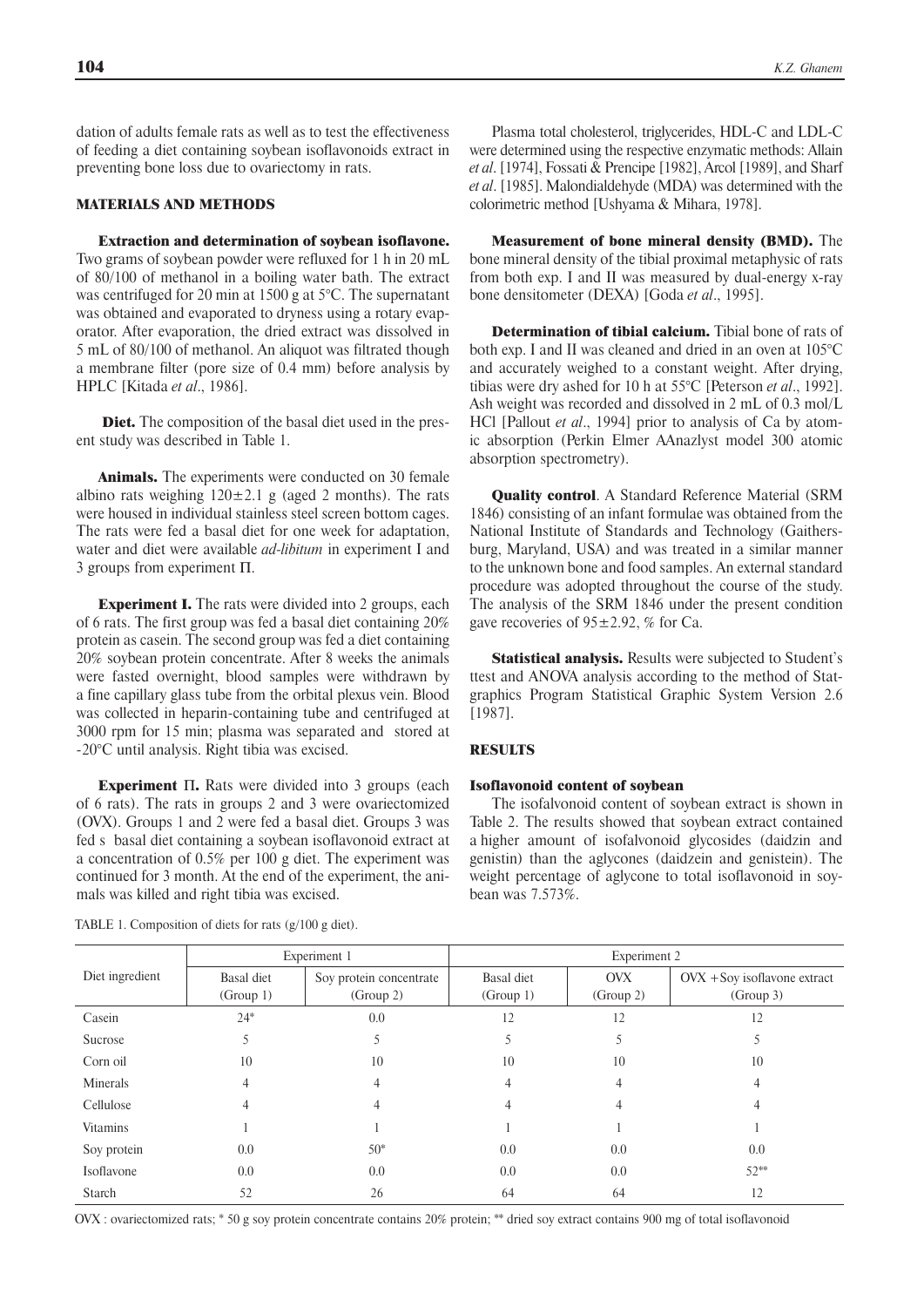| Isoflavonoid | Content $(mg/100 g)$ |
|--------------|----------------------|
| Daidzin      | $94.67 \pm 1.55$     |
| Genistin     | $85.71 \pm 1.61$     |
| Daidzein     | $12.18 \pm 1.01$     |
| Genistein    | $2.60 \pm 0.13$      |
| Total        | $195.16 \pm 2.20$    |

TABLE 2. Isoflavonoid (mg/100 g) of soy bean (SBM) extracted with methanol.

# Lipid profile

Table 3 showed the results of lipid profile of plasma in control rats and these supplemented with soybean protein concentrate (20% of diet). Data obtained revealed that both plasma total cholesterol and high density lipoprotein cholesterol(HDL-C) did not significantly change due to the presence of soybean protein concentrate (20% of diet). On the other hand, there was a significant decrease in low density lipoprotein cholesterol (LDL-c) in soy protein group. Lipid peroxidation showed significant reduction due to soybean protein concentrate intake since MDA was decreased from 12.17 nmol/mL in the control group to 8.60 nmol/mL in the treated groups (approximately 30% reduction).

#### Bone density in tibia

The results in Figure 1 showed that the rats fed the soybean protein concentrate diet had significantly  $(p<0.01)$ higher mean bone densities (10% increase) of right tibia compared with the control.

The results in Figure 2 showed that ovariectomized rats had significantly  $(p<0.001)$  lower densities of right tibia compared with the control. The ovariectomized rats (group 3) fed the soybean extracts isoflavonoid diet had significantly  $(p<0.01)$  higher mean bone densities (15% increase) of right tibia than the control ovariectomized rats (group 2).

#### Calcium content in tibia

The results in Table 4 showed that the rats fed the soybean protein concentrate (20%) diet had significantly  $(p<0.01)$  higher mean bone calcium  $(60.6 \text{ mg})$  of right tibia as compared with the control (38.09%).

The Ca/Ash percentage revealed that Ca represented



FIGURE 1. Effect soybean protein concentrate intake (20%) on bone mineral density of tibia.



FIGURE 2. Effect of soybean isoflavonoid intake on bone mineral density of tibia.

approximately 20% of ash in the group supplemented with soybean protein concentrate as the compared to control group (casein-based diet) (Table 4), thus indicating increased mineralization in rats fed the soybean protein concentrate.

The results in Table 5 showed a significant decrease in Ca content of the tibia  $(34.0 \pm 0.91 \text{ mg})$  due to ovariectomy (group 2) as compared with the control  $(66.61 \pm 0.711 \text{ mg})$ . Supplementation of soybean isoflavonoid extracts could slow down the reduction of Ca content in ovariectomized

TABLE 3. Effect of soybean protein concentrate intake on lipid profile and lipid peroxidation in plasma of male albino rats.

| Groups          | Total cholesterol<br>(mg/dL) | HDL-C<br>(mg/dL)            | LDL-C<br>(mg/dL)   | <b>MDA</b><br>(mmol/mL)   |
|-----------------|------------------------------|-----------------------------|--------------------|---------------------------|
| Control         | $109 \pm 4.51$ <sup>a</sup>  | $70.72 \pm 1.72^{\text{a}}$ | $38.43^a \pm 1.9$  | $12.17^{\circ} \pm 0.383$ |
| Soybean protein | $103.29 \pm 4.02^{\circ}$    | $72.27 \pm 2.3.8^a$         | $31.76^b \pm 1.64$ | $8.60^{b} \pm 0.288$      |

a,b, – the same superscripts in the same column indicate no significant differences at  $p < 0.05$ 

TABLE 4. Effect of soybean protein concentrate intake on bone composition of adult female rats.

|                         | Total tibia (g)               |                                |                     |                                |                     |                               |
|-------------------------|-------------------------------|--------------------------------|---------------------|--------------------------------|---------------------|-------------------------------|
| Groups                  | Fresh                         | Dry weight                     | Ash                 | Organic matter                 | Ca                  | Ca/ash                        |
|                         | (g)                           | (g)                            | (g)                 | (g)                            | (g)                 | $(\%)$                        |
| Control                 | $0.456 \pm 0.04$ <sup>a</sup> | $0.3901 \pm 0.01$ <sup>a</sup> | $0.1405 \pm 0.01a$  | $0.1906 \pm 0.01a$             | $0.0381 \pm 0.01a$  | $27.23 \pm 1.83$ <sup>a</sup> |
| Soy protein concentrate | $0.495 \pm 0.03$ <sup>a</sup> | $0.2008 \pm 0.01^b$            | $0.1308 \pm 0.02^b$ | $0.2198 \pm 0.01$ <sup>a</sup> | $0.0606 \pm 0.02^b$ | $46.31 \pm 1.44^b$            |

a,b, – the same superscripts in the same column indicate no significant differences at  $p < 0.05$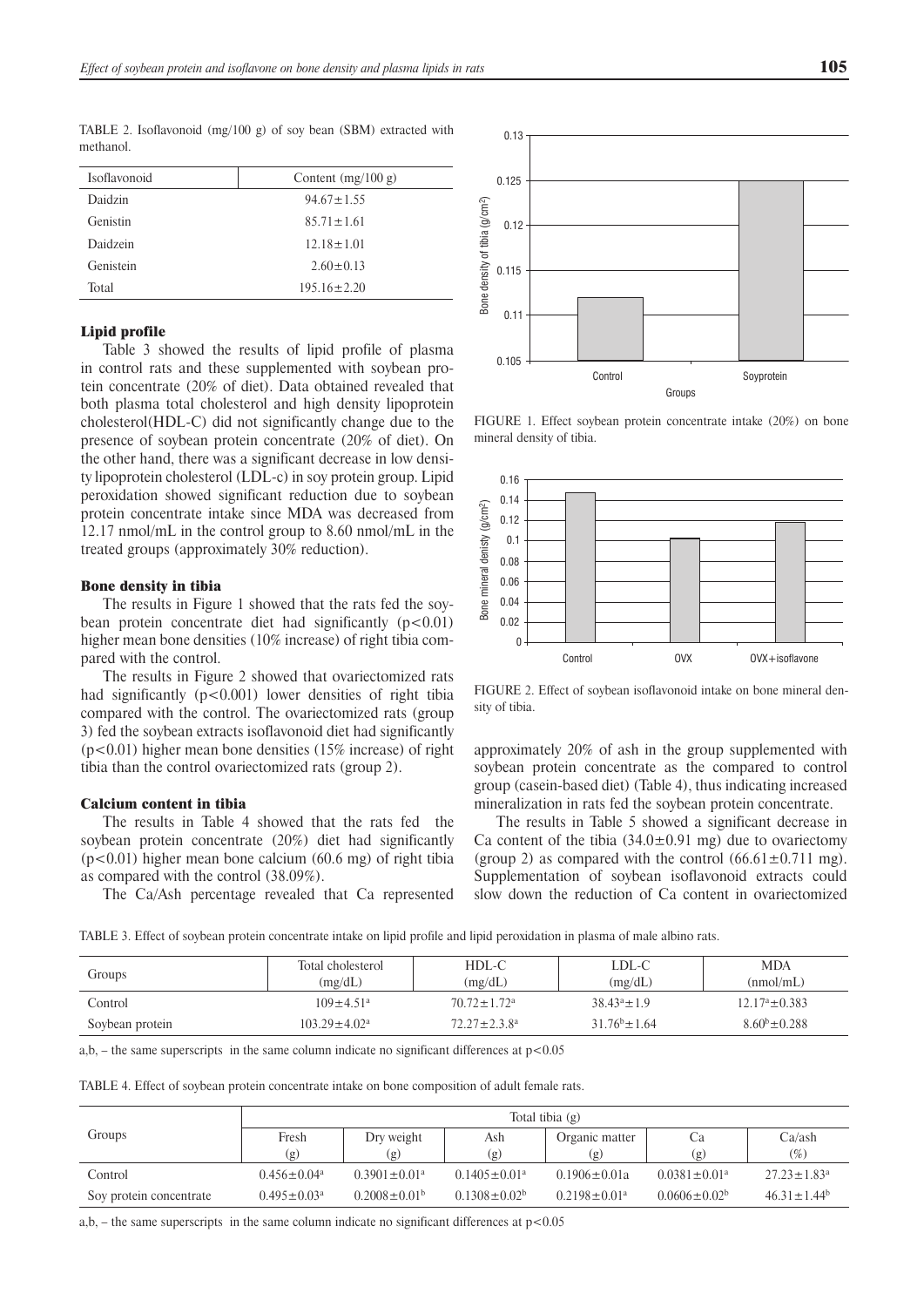|                            | Total tibia (g)               |                                |                                |                     |                                |                               |
|----------------------------|-------------------------------|--------------------------------|--------------------------------|---------------------|--------------------------------|-------------------------------|
| Groups                     | Fresh                         | Dry weight                     | Ash                            | Organic matter      | Ca                             | Ca/ash                        |
|                            | (g)                           | $\left( \text{g} \right)$      | (g)                            | (g)                 | (g)                            | $(\%)$                        |
| Control                    | $0.422 \pm 0.01$ <sup>a</sup> | $0.3031 \pm 0.01$ <sup>a</sup> | $0.1408 \pm 0.01$ <sup>a</sup> | $0.1625 \pm 0.01a$  | $0.066 \pm 0.007$ <sup>a</sup> | $46.66^a \pm 2.41$            |
| <b>OVX</b>                 | $0.371 \pm 0.01$ <sup>a</sup> | $0.2537 \pm 0.02^b$            | $0.1303 \pm 0.01^b$            | $0.1308 \pm 0.04^a$ | $0.034 \pm 0.009$ <sup>b</sup> | $24.73 \pm 1.27$ <sup>b</sup> |
| $OXX+$ sovbean isoflavones | $0.384 \pm 0.02^a$            | $0.2561 \pm 0.02^b$            | $0.1290 \pm 0.02^b$            | $0.1428 \pm 0.03^a$ | $0.0381 \pm 0.002^b$           | $29.55 \pm 1.21^b$            |

TABLE 5. Effect of soybean isoflavones intake on bone composition of ovariectomized female rats.

a,b, – the same superscripts in the same column indicate no significant differences at  $p < 0.05$ 

rats  $(38.11 \pm 0.27 \text{ mg})$ . Bone dry weight of ovariectomized rats was significantly lower than that of the control animals (Table 5). Ash content of ovariectomized rats was lower than that of the controls but the decrease was not significant (Table 5). The Ca/Ash percentage revealed that Ca represented approximately 29.55% of ash in ovariectomized group 3 supplemented with soybean isoflavonoid extracts as compared to the ovariectomized group 2. This indicated the increased mineralization in rats fed the soybean isoflavonoid extracts.

#### DISCUSSION

In the present work, isoflavones separated from the soybean extract contained a higher amount of isoflavonoid glycosides (Daidzin and genestin) than the aglycones (diadzein and genistein). Genistein is considered the major active isoflavone in soybean. Kishida *et al*. [2000] showed that the isoflavonoid content of soybean was approximately 207 mg/ 100 g. Farmakalidis & Murphy [1985] reported that variety and environment (location) affect the concentration of daidzin and genistin. Our results were consistent with those of Kishida *et al*. [2000] who showed that weight percentage of aglycone to total isoflavonoid in soybean was 7.573.

Soy protein is a major component of the diet of food and is increasingly important in the human diet. Friedman & Brandon [2001] and Uesugi *et al*. [2002] reported that soybean protein and isoflavone are of potentially beneficial effects on bone metabolism and on serum lipids. The data showed that LDL cholesterol and lipid peroxidation were significantly decreased in the soybean protein concentrate supplemented group. Anthory *et al*. [1995] reported that a soy bean protein diet is rich in phytoestrogens. Hwang *et al*. [2001] showed that phytoestrogens are potent low density lipoprotein antioxidant. Uesugi *et al*. [2002] showed that LDL cholesterol was decreased significantly in the postmenopausal Japanese supplemented with soybean isoflavone. The results in the present study showed that supplementation of soybean protein concentrate (20%) increased both bone density and calcium content in tibia as compared with the group fed the casein-based diet (20%). Horiuchi *et al*. [2001] studied the effect of soy protein intake on bone metabolism in postmenopausal Japanese woman. They suggested that a high soy protein intake is associated with a higher bone mineral density and a lower level of bone resorption. Arjmandi *et al*. [1996] reported that soybean protein (22%) intake prevents bone loss in an ovariectomized rats model of osteoporosis, compared with the casein diet (22%). Omi *et al*. [1994] reported a positive effect of a soybean milk-based diet on the bone density of six week-old female rats. They

suggested that this positive effect of a soybean milk-based diet might be due to enhanced intestinal calcium absorption. Although we did not assess intestinal calcium absorption in this study, the enhanced intestinal absorption of calcium along with modulation of parathyroid hormone may be of beneficial effects of soybean protein on calcium absorption, as it has been suggested by Kalu *et al*. [1988]. Additionally, high-protein diets have been linked with increased urinary calcium excretion [Hegsted & Linkswiler, 1981], possibly due to the oxidation of sulfur-containing amino acids. Hypercaiuria is thought to be minimized by plant-based diets, because animal-based diets are higher in sulfur-containing amino acids. Also, isoflavonoids in soybean protein seem to differ from estrogen with respect to uterotrophic activity [Arjmandi *et al*., 1996].

The data in the present study concerning bone density and bone calcium support the observations of other investigators that bone loss due to ovarian hormone deficiency is prevented by intake of a soybean isoflavonoid extract [Arjmadi *et al*., 1996]. Additionally, estrogen suppressed the ovariectomy-induced rise in concentration of biochemical markers of bone turnover, alkaline phosphatase and tartrate-resistant acid phosphatase [Raisz, 1988].

In accordance with pervious evidence [Arjmadi *et al*., 1996], rats in the OVX group had lower densities of the right tibia, the loss of which was prevented in animals receiving the soybean isoflavonoid extract. A number of animal- and clinical studies have investigated the effects of protein or genistien intake on bone loss. In an ovariectomized rat model, the intake of genistein was found to exert modest effects on bone retention [Anderson *et al*., 1995]. Aral *et al*. [2000] estimated the interaction among dietary intakes of isoflavones, plasma concentrations and urinary excretions, bone mineral density and bone formation and resorting biomarkers. The subjects were 41 female volunteers (40–69-year-old; premenopause - 7; postmenopause – 34). They found a significant negative correlation between plasma genistein and urinary deoxypyridinoline. Urinary equol, a metabolite of daidzein, showed a significantly positive correlation with plasma osteocalcin. They suggested that genistein is useful in preventing bone loss, and equol may have a beneficial role on bone formation. Since the plasma and urinary isoflavones are as useful as bone biomarkers, it is hypothesized that a high intake (not excess) of isoflavones reduces the risk of osteoporosis. Parallel results were reported by Ebisawa & Koshihara [2000] who studied effects of dietary isoflavone-extract (IF) from soybean Hypocotyl on bone metabolism in ovariectomized young and old female rats. They suggested that dietary isoflavone has beneficial effects on bone metabolism in ovariectomized young rats, but not in the old rats. Morita *et al*.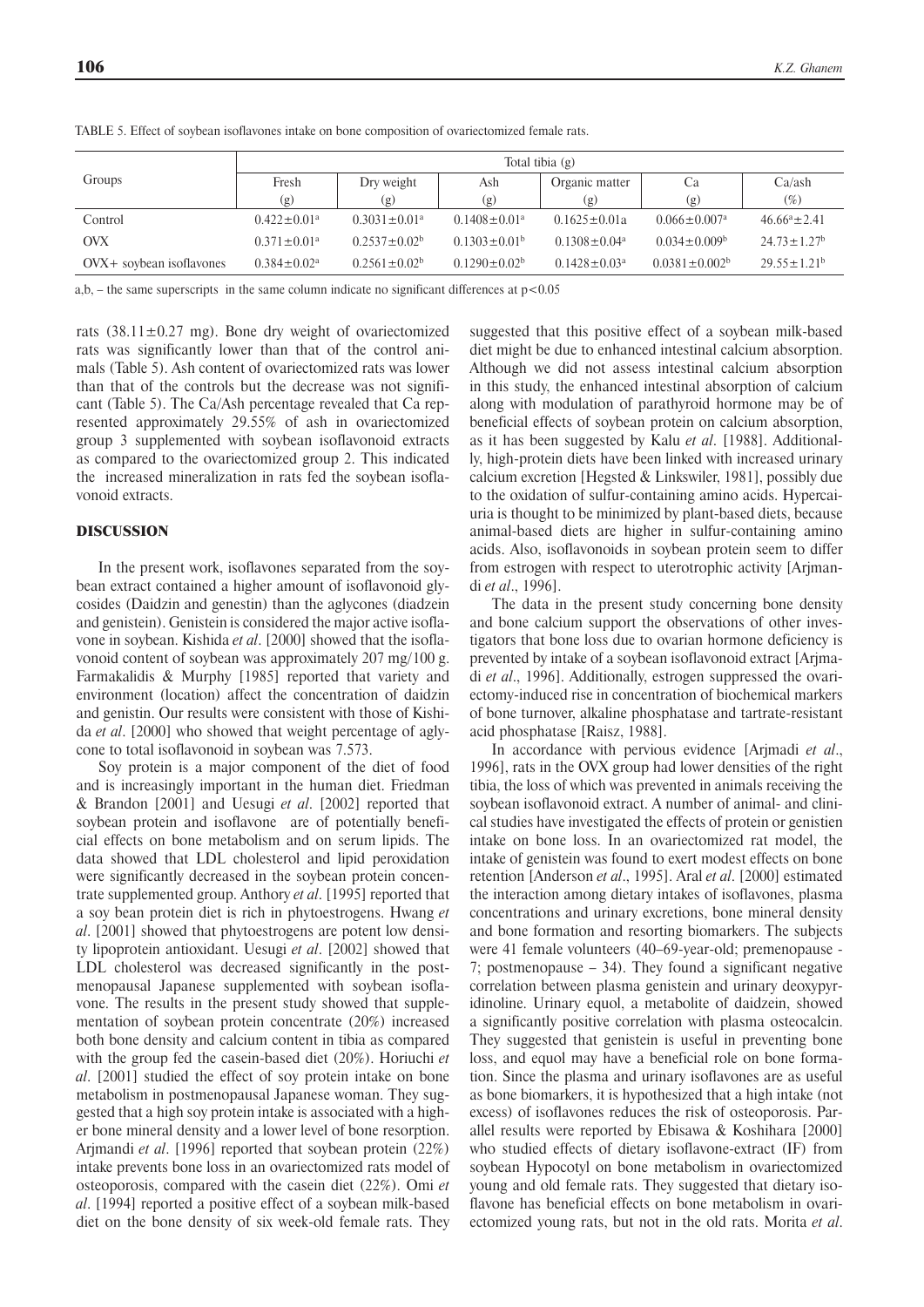[1999] investigated the effect of intake of genistein on the expression of type 1 collagen (COL 1), alkaline phosphatase (AP), osteopontin (OP) and osteocalcin (OC) genes that have been associated with bone formation in mouse osteoblastic cell (Mc3t3-El cells ) and OVX mice. Their results indicated that genistein exhibited estrogenic action in bone of OVX animals without estrogenic action in the uterus. Branca & Valtuena [1998] reported a 5% increase in total body bone mineral content after only 3 months of consuming soy flour (an average of 53 mg isoflavones/day) in early postmenopausal women.

# **CONCLUSIONS**

The present study demonstrated that soybean protein concentrate (20%) supplementation for 8 weeks had a beneficial effect on bone mass, improved plasma low density lipoprotein and decreased lipid peroxidation in adult female rats. Also, soybean isoflavones intake in adult ovariectomized rats reduced bone loss. These effects could have the potential to reduce the risks of postmenopausal osteoporosis and of cardiovascular diseases in such women.

### REFERENCES

- 1. Agnusdei D., Zacchei F., Bigazzi S., Cepollaro C., Nardi P., Montagnani M., Gennari C., Metabolic and clinical effects of ipriflavone in established post-menopausal osteoprosis. Drugs Exp. Clin. Res., 1989, 15, 97–104.
- 2. Allain C.C., Poon L.S., Chan C.S.G, Richmond W., Fu P.C., Enzymatic determination of total serum cholesterol. Clin. Chem., 1974, 20, 470–75.
- 3. Andersone J., Ambrose W., Garner C., Orally dosed genistein from soy and prevention of bone loss in two ovariectomized rat models. J. Nutr., 1995, 125, 799S.
- 4. Anthory M., Clarkson T., Weddle D., Wolfe M., Effects of soy protein phytoestrogens on cardiovascular risk factors in rhesus monkeys. J. Nutr., 1995, 3166, 799S–808S
- 5. Aral Y., Mariko U., Oshima K., Mitsuru T., Watanabe S., Effects of soybean isoflavones on bone mineral density and bone metabolism in human. Soy Protein Res., Japan, 2000, 21, 79–86.
- 6. Arcol I.S.B., Separation of high density lipoproteins and determination of cholesterol and phospholipids bound to these fraction. Biomerieux, 1989, 15, 121–124.
- 7. Arjmandi B., Alekel L., Hollis B., Amin D., Stacewicz-Sapuntzakis M., Guo P., Kukreja S., Dietary soybean protein prevents bone loss in an ovariectomized rat model of osteoporosis. J. Nutr., 1996, 126, 161–167.
- 8. Bennet A.E., Wahner H., Riggs B.L., Hintz R.L., Insulin-like growth factors I and II; aging and bone density in women. J.Clin. Endocrinol. Metab., 1984, 59, 701–704.
- 9. Benvenuti S., Tanini A., Frediani U., Bianchi S., Masi L., Casano R., Bufalino L., Serio M., Brandi M., Effects of ipriflavone and its metabolites on clonal osteoblastic cell line. J. Bone Min. Res., 1991, 6, 987–996.
- 10. Branca F., Valtuena S., Role of phytoestrogens in regulation of bone turnover. 1998, *in:* Bioactive plant cell wall components in nutrition and health. Proceedings of a European COST Concerted Action Scientific Workshop, 17–18 April 1998, Doorwerth, The Netherlands, pp. 200–210.
- 11. Canalis H., McCarthy T., Centrella M., Growth factors and the regulation of bone remodeling. J. Clin. Invest., 1988, 81, 277–281.
- 12. Centrella M., Canals E., Local regulators of skeletal growth: a perspective. Endocr. Rev., 1985, 6, 544–551.
- 13. Ebisawa H., Koshihara Y., Effects of dietary isoflavone-extract

from soybean Hypocotyl on bone metabolism in ovariectomized young and old female rats. Soy Protein Res., Japan, 2000, 21, 87–94.

- 14. Farmakalidis E., Murphy P., Isolation of 6-O-acetylgenistin and 6-O-acetyldaidzin from toasted defatted soybean. J. Agric. Food Chem., 1985, 33, 385–389.
- 15. Friedman M., Brandon D., Nutritional and health benefits of soy proteins. J. Agric. Food Chem. May, 2001, 49, 1069–1086.
- 16. Fossati P., Prencipe L., Serum triglycerides determined colorimetrically with an enzyme that produces hydrogen peroxide. Clin. Chem., 1982, 28, 2077–2080.
- 17. Genant H., Baylink D., Gallagher J., Estrogens in the prevention of osteoporsis in postmenopausal women. Am. J. Obstet. Gynecol., 1989, 161, 1842–1846.
- 18. Goda T., Suruge K., Takase S., Hosoya N., Dietary maltitol increases calcium content and breaking force of femoral bone in ovariectomized rats. J. Nutr., 1995, 125, 2865–2873.
- 19. Gruber H., Ivery J., Baylink D., Mathews M., Nelp W., Sisom K., Chestnut C., Long term calcitonin therapy in postmenopausal osteoporosis. Metabolism in young adult women. J. Nutr., 1984, 111, 244–251.
- 20. Hegsted D., Linkswiler H., Long term effects of level of protein intake on calcium metabolism in young adults woman. J. Nutr., 1981, 111, 244–251.
- 21. Horiuchi T., Onouchi T., Takahashi M., Ito H., Orimo H., Effect of soy protein on bone metabolism in postmenopausal Japanese women. Osteopor. Int., 2001, 11, 721–724.
- 22. Hwang J., Hodis H., Sevainan A., Soy and Alfalfa phytoestrogen extracts become potent low-density lipoprotein antioxidants in the presence of acerola cherry extract. J. Agric. Food Chem., 2001, 49, 308–314.
- 23. Kalu D., Liu C., Salerno E., Hollis B., Echon R., Ray M., Modulation of age-related hyperparathyroidism and senile bone loss in fisher rats by soy protein and food restriction. Endocrinology, 1988, 122, 1847–1854.
- 24. Kishida T., Ataki H., Takebe M., Ebihara K., Soybean meal fermented by *Aspergillus awamori* increase the cytochrome P-450 content of the liver microsomes of mice. J. Agric. Food Chem., 2000, 48, 1367–137.
- 25. Kitada Y., Ueda Y., Yamamoto M., Ishikawa M., Nakazawa H., Fujita M., Determination of isoflavones in soy bean by high-performance liquid chromatography with amperometric detection. J. Chromatogr., 1986, 366, 403–406.
- 26. Morita S., HqmamatsuY., Didd S., Taktani Y., Miyamoto K., Takeda E., Effect of soybean isoflavone on bone metabolism. Soy Protein Res., Japan, 1999, 20, 2, 76–82.
- 27. Omi N., Aoi S., Murata K., Ezawa I., Evaluation of the effect of soybean milk and soybean milk peptide on bone metabolism in the rat model with ovariectomized osteoporosis. J. Nutr. Sci., 1994, 40, 201–211.
- 28. Pallout J., Rimbach G., Pippig S., Schindler B., Hohler D., Most E., Dietary effect of phytogenic phytase and an addition of microbial phytase to a diet based on beans, wheat, peas and barley on the utilization of phosphorus, calcium, magnesium, zinc and protein in piglets. Z. Ernhrungswiss., 1994, 33, 128–135.
- 29. Peterson C.A., Eurell J.C., Erdman J.W., Bone composition and histology of young growing rats fed diets of varied calcium bioavailability: spinach, non fat dry milk, or calcium carbonate added to casein. J. Nutr., 1992, 122, 137–144.
- 30. Raisz L., Local and systemic factors in the pathogenesis of osteoporosis. N. Eng. J. Med., 1988, 318, 818–828.
- 31. Rudman D., Kutner M., Rogers C., Lubin M., Fleming G., Bain R., Impaired growth hormone secretion in the adult population. J. Clin. Invest., 1981, 67, 1361–1369.
- 32. Sharf M., Oettinger M., Lanir A., Kahana L., Yeshurun D., Lipid and lipoprotein levels following pure estradiol implantation in postmenopausal women. Gynecol. Obstet. Invest., 1985, 19, 207–12.